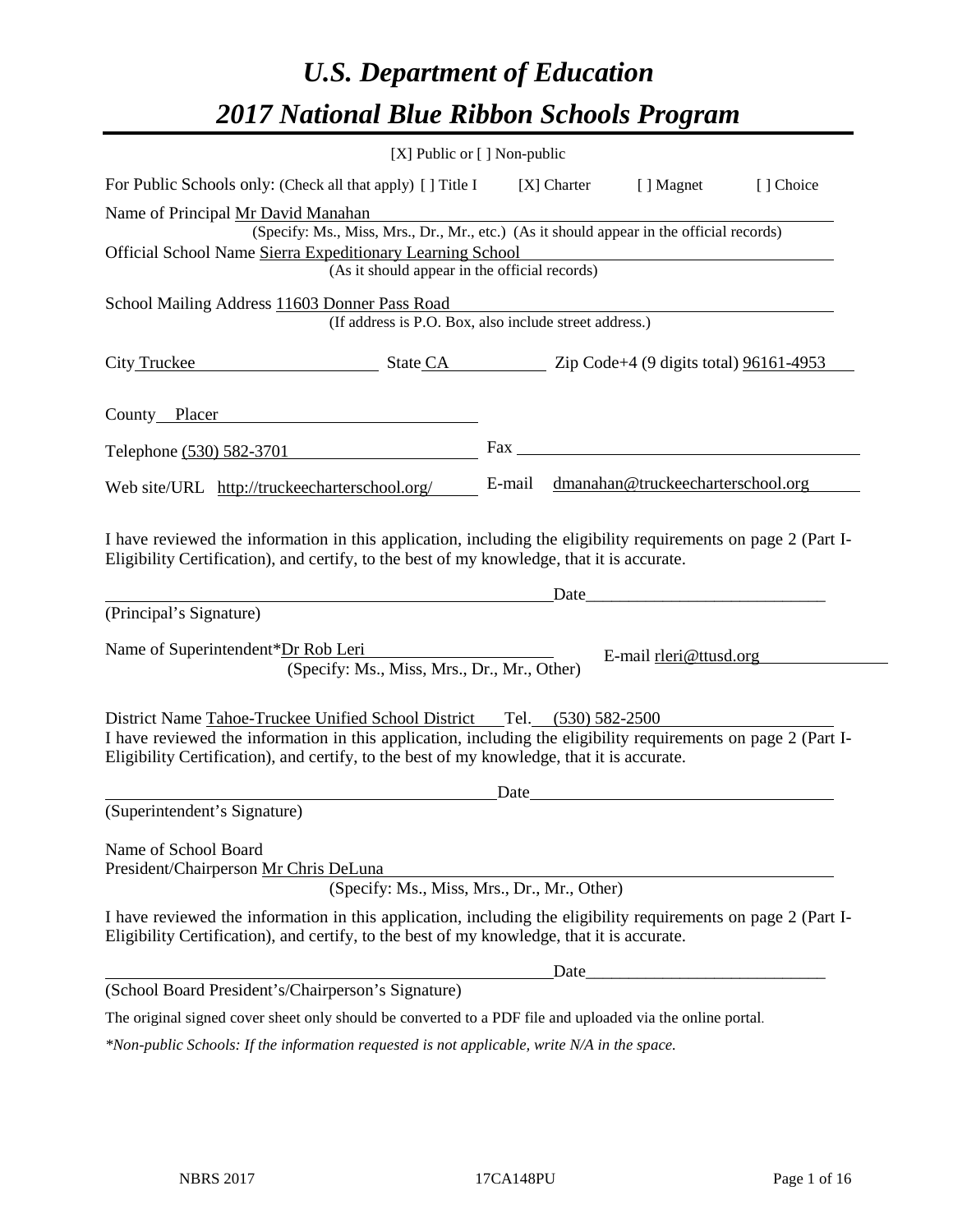The signatures on the first page of this application (cover page) certify that each of the statements below, concerning the school's eligibility and compliance with U.S. Department of Education and National Blue Ribbon Schools requirements, are true and correct.

- 1. The school configuration includes one or more of grades K-12. (Schools on the same campus with one principal, even a K-12 school, must apply as an entire school.)
- 2. All nominated public schools must meet the state's performance targets in reading (or English language arts) and mathematics and other academic indicators (i.e., attendance rate and graduation rate), for the all students group and all subgroups, including having participation rates of at least 95 percent using the most recent accountability results available for nomination.
- 3. To meet final eligibility, all nominated public schools must be certified by states prior to September 2017 in order to meet all eligibility requirements. Any status appeals must be resolved at least two weeks before the awards ceremony for the school to receive the award.
- 4. If the school includes grades 7 or higher, the school must have foreign language as a part of its curriculum.
- 5. The school has been in existence for five full years, that is, from at least September 2011 and each tested grade must have been part of the school for the past three years.
- 6. The nominated school has not received the National Blue Ribbon Schools award in the past five years: 2012, 2013, 2014, 2015, or 2016.
- 7. The nominated school has no history of testing irregularities, nor have charges of irregularities been brought against the school at the time of nomination. The U.S. Department of Education reserves the right to disqualify a school's application and/or rescind a school's award if irregularities are later discovered and proven by the state.
- 8. The nominated school has not been identified by the state as "persistently dangerous" within the last two years.
- 9. The nominated school or district is not refusing Office of Civil Rights (OCR) access to information necessary to investigate a civil rights complaint or to conduct a district-wide compliance review.
- 10. The OCR has not issued a violation letter of findings to the school district concluding that the nominated school or the district as a whole has violated one or more of the civil rights statutes. A violation letter of findings will not be considered outstanding if OCR has accepted a corrective action plan from the district to remedy the violation.
- 11. The U.S. Department of Justice does not have a pending suit alleging that the nominated school or the school district as a whole has violated one or more of the civil rights statutes or the Constitution's equal protection clause.
- 12. There are no findings of violations of the Individuals with Disabilities Education Act in a U.S. Department of Education monitoring report that apply to the school or school district in question; or if there are such findings, the state or district has corrected, or agreed to correct, the findings.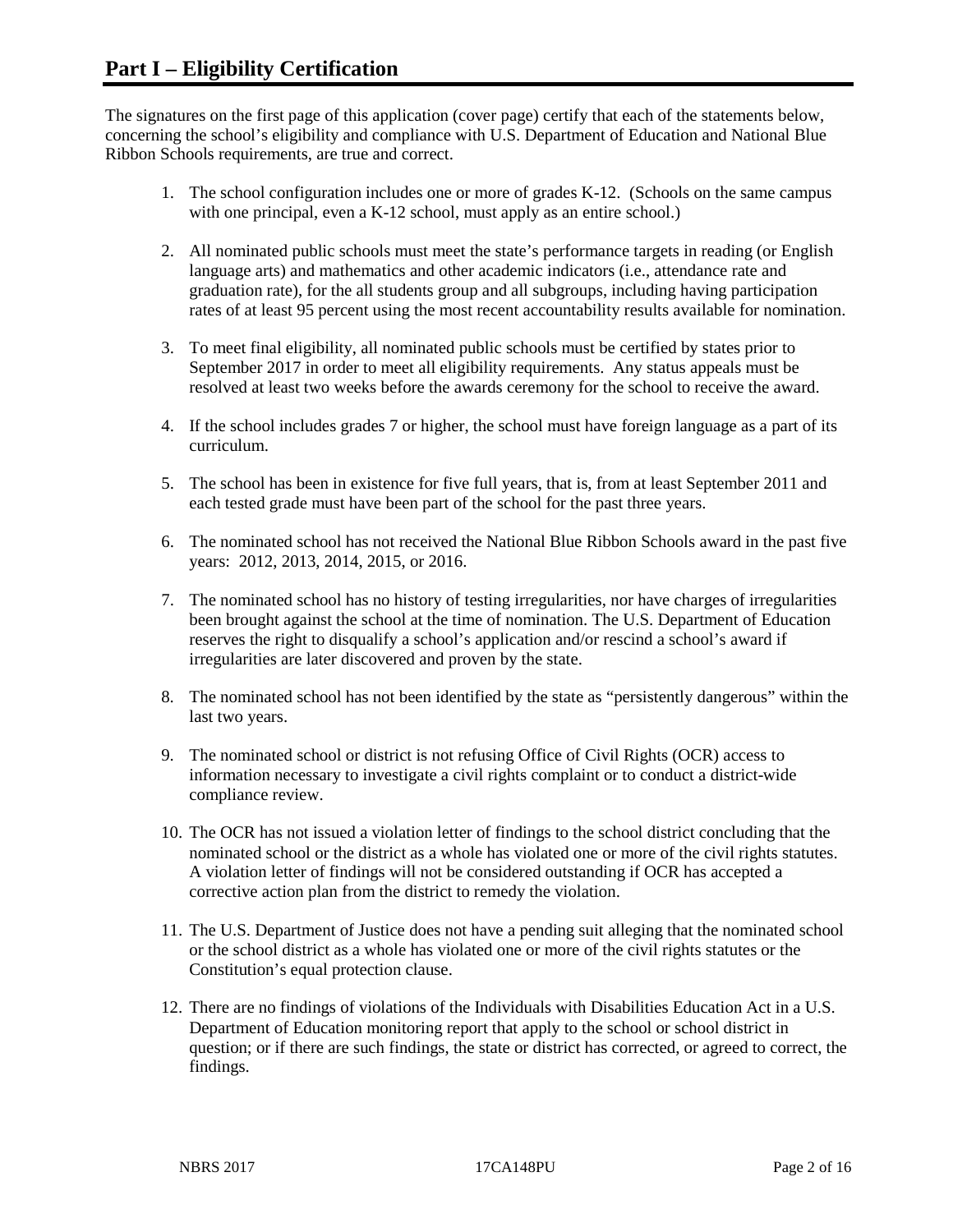#### **Data should be provided for the most recent school year (2016-2017) unless otherwise stated.**

#### **DISTRICT**

1. Number of schools in the district  $6$  Elementary schools (includes K-8) (per district designation): 2 Middle/Junior high schools 2 High schools 0 K-12 schools

10 TOTAL

**SCHOOL** (To be completed by all schools)

- 2. Category that best describes the area where the school is located:
	- [] Urban or large central city [ ] Suburban with characteristics typical of an urban area [ ] Suburban [X] Small city or town in a rural area [ ] Rural
- 3. Number of students as of October 1, 2016 enrolled at each grade level or its equivalent in applying school:

| Grade                           | # of         | # of Females | <b>Grade Total</b> |
|---------------------------------|--------------|--------------|--------------------|
|                                 | <b>Males</b> |              |                    |
| <b>PreK</b>                     | 0            | $\theta$     | 0                  |
| $\mathbf K$                     | 12           | 10           | 22                 |
| $\mathbf{1}$                    | 12           | 10           | 22                 |
| $\overline{2}$                  | 12           | 12           | 24                 |
| 3                               | 11           | 13           | 24                 |
| 4                               | 14           | 10           | 24                 |
| 5                               | 13           | 11           | 24                 |
| 6                               | 10           | 14           | 24                 |
| 7                               | 11           | 13           | 24                 |
| 8                               | 13           | 11           | 24                 |
| 9                               | 0            | $\theta$     | 0                  |
| 10                              | 0            | 0            | 0                  |
| 11                              | 0            | 0            | $\Omega$           |
| 12 or higher                    | 0            | 0            | 0                  |
| <b>Total</b><br><b>Students</b> | 108          | 104          | 212                |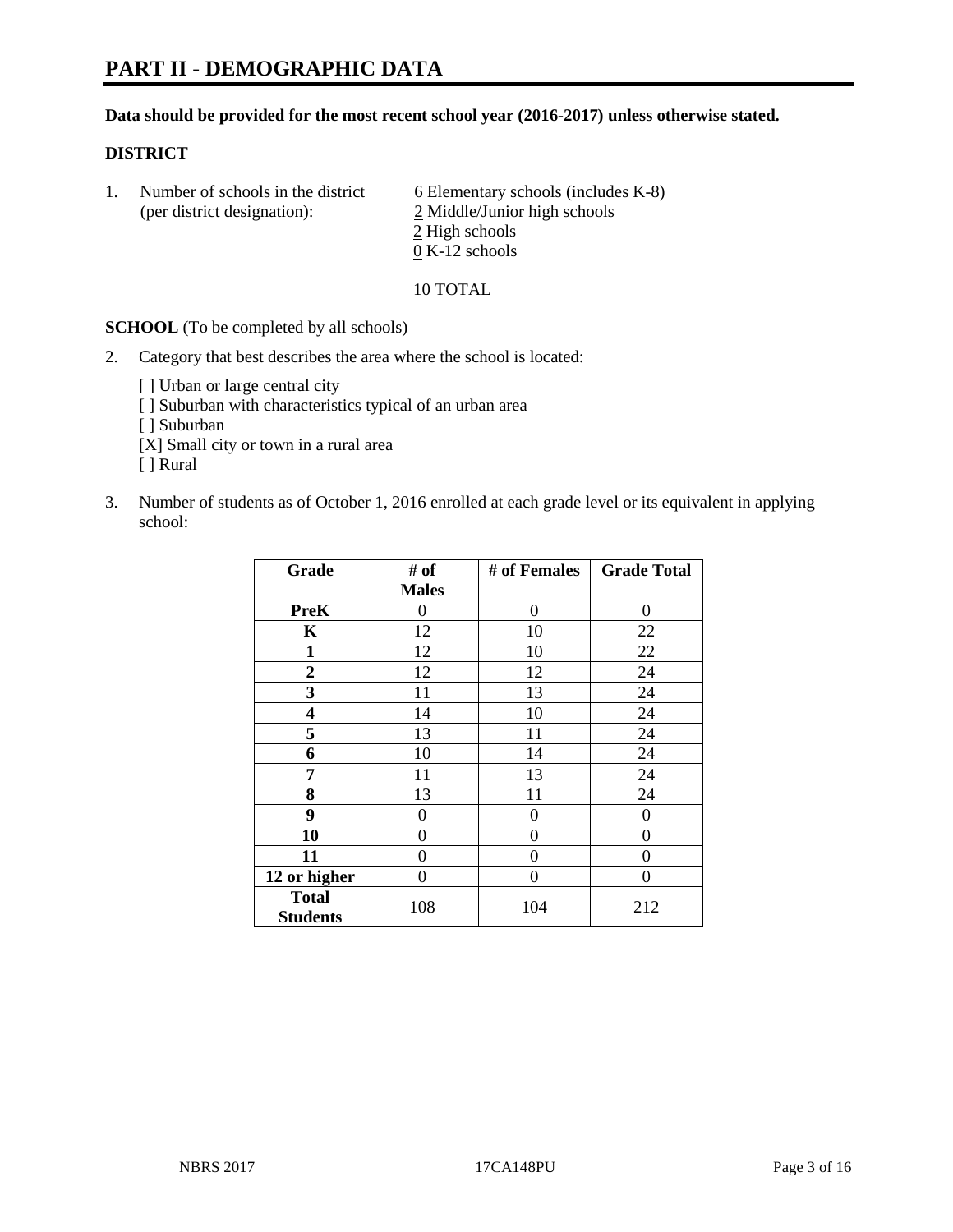the school: 2 % Asian

4. Racial/ethnic composition of  $1\%$  American Indian or Alaska Native 0 % Black or African American 21 % Hispanic or Latino 0 % Native Hawaiian or Other Pacific Islander 74 % White 2 % Two or more races **100 % Total**

(Only these seven standard categories should be used to report the racial/ethnic composition of your school. The Final Guidance on Maintaining, Collecting, and Reporting Racial and Ethnic Data to the U.S. Department of Education published in the October 19, 2007 *Federal Register* provides definitions for each of the seven categories.)

5. Student turnover, or mobility rate, during the 2015 – 2016 school year: 3%

This rate should be calculated using the grid below. The answer to (6) is the mobility rate.

| <b>Steps For Determining Mobility Rate</b>    | Answer |
|-----------------------------------------------|--------|
| $(1)$ Number of students who transferred to   |        |
| the school after October 1, 2015 until the    |        |
| end of the 2015-2016 school year              |        |
| (2) Number of students who transferred        |        |
| from the school after October 1, 2015 until   |        |
| the end of the 2015-2016 school year          |        |
| (3) Total of all transferred students [sum of |        |
| rows $(1)$ and $(2)$ ]                        |        |
| (4) Total number of students in the school as | 212    |
| of October 1, 2015                            |        |
| $(5)$ Total transferred students in row $(3)$ |        |
| divided by total students in row (4)          | 0.033  |
| $(6)$ Amount in row $(5)$ multiplied by 100   | 3      |

6. English Language Learners (ELL) in the school:  $19\%$ 

40 Total number ELL

Specify each non-English language represented in the school (separate languages by commas): **Spanish** 

- 7. Students eligible for free/reduced-priced meals: 32 % Total number students who qualify: 69
- 8. Students receiving special education services: 16 %

34 Total number of students served

Indicate below the number of students with disabilities according to conditions designated in the Individuals with Disabilities Education Act. Do not add additional conditions. It is possible that students may be classified in more than one condition.

| 1 Autism                              | $\underline{0}$ Orthopedic Impairment   |
|---------------------------------------|-----------------------------------------|
| 0 Deafness                            | 8 Other Health Impaired                 |
| 0 Deaf-Blindness                      | 21 Specific Learning Disability         |
| 1 Emotional Disturbance               | 13 Speech or Language Impairment        |
| 0 Hearing Impairment                  | 0 Traumatic Brain Injury                |
| 0 Mental Retardation                  | 0 Visual Impairment Including Blindness |
| $\underline{0}$ Multiple Disabilities | <b>0</b> Developmentally Delayed        |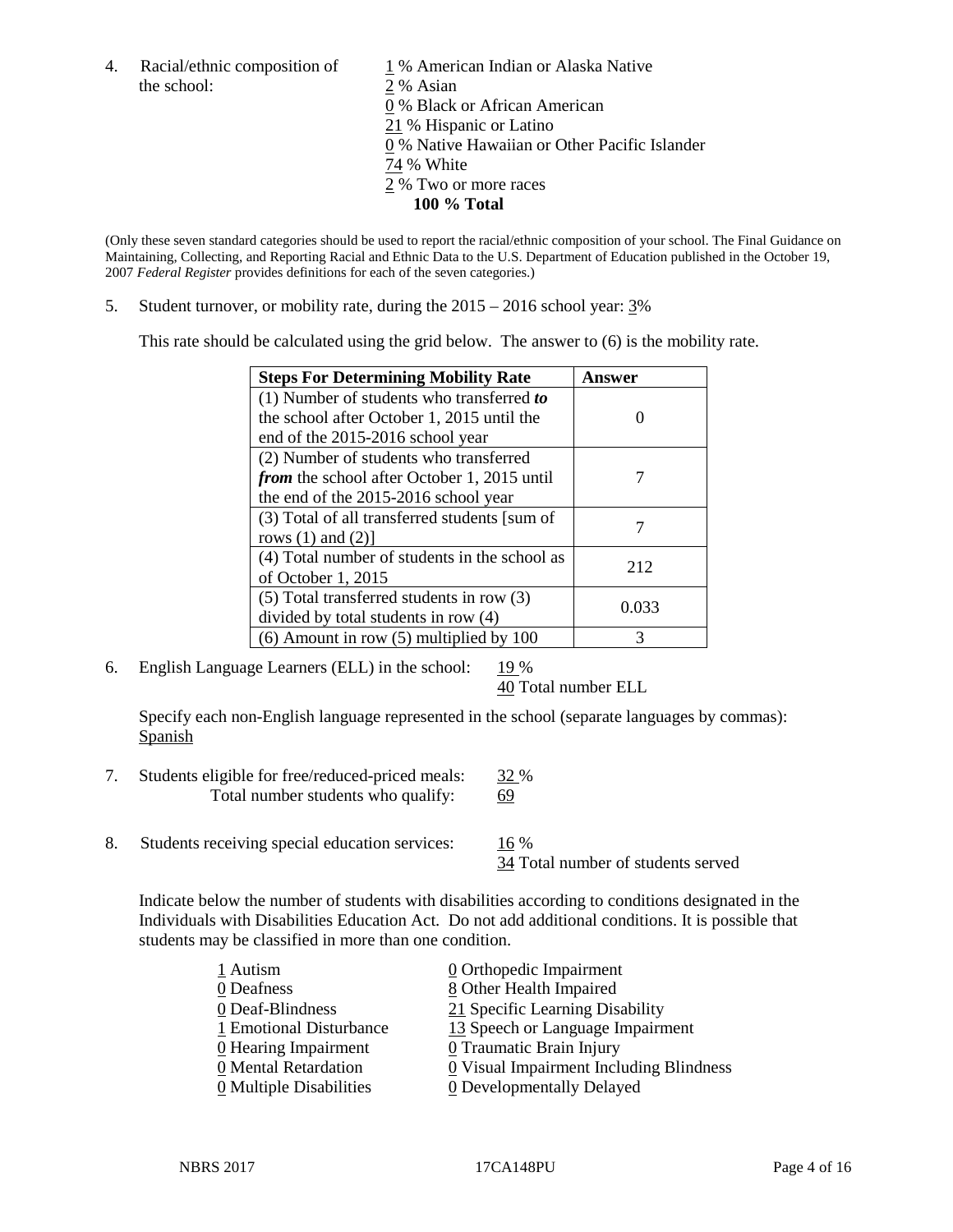- 9. Number of years the principal has been in her/his position at this school: 7
- 10. Use Full-Time Equivalents (FTEs), rounded to nearest whole numeral, to indicate the number of school staff in each of the categories below:

|                                        | <b>Number of Staff</b>      |  |  |
|----------------------------------------|-----------------------------|--|--|
| Administrators                         | 3                           |  |  |
| Classroom teachers including those     |                             |  |  |
| teaching high school specialty         | 9                           |  |  |
| subjects                               |                             |  |  |
| Resource teachers/specialists/coaches  |                             |  |  |
| e.g., reading, math, science, special  | 6                           |  |  |
| education, enrichment, technology,     |                             |  |  |
| art, music, physical education, etc.   |                             |  |  |
| Paraprofessionals under the            |                             |  |  |
| supervision of a licensed professional | $\mathfrak{D}$              |  |  |
| supporting single, group, or classroom |                             |  |  |
| students.                              |                             |  |  |
| Student support personnel              |                             |  |  |
| e.g., guidance counselors, behavior    |                             |  |  |
| interventionists, mental/physical      |                             |  |  |
| health service providers,              | $\mathcal{D}_{\mathcal{L}}$ |  |  |
| psychologists, family engagement       |                             |  |  |
| liaisons, career/college attainment    |                             |  |  |
| coaches, etc.                          |                             |  |  |

- 11. Average student-classroom teacher ratio, that is, the number of students in the school divided by the FTE of classroom teachers, e.g., 22:1 24:1
- 12. Show daily student attendance rates. Only high schools need to supply yearly graduation rates.

| <b>Required Information</b> | 2015-2016 | 2014-2015 | 2013-2014 | 2012-2013 |     |
|-----------------------------|-----------|-----------|-----------|-----------|-----|
| Daily student attendance    | 99%       | 99%       | 98%       | 96%       | 98% |
| High school graduation rate | 0%        | 0%        | 0%        | 9%        | 0%  |

#### 13. **For high schools only, that is, schools ending in grade 12 or higher.**

Show percentages to indicate the post-secondary status of students who graduated in Spring 2016.

| <b>Post-Secondary Status</b>                  |    |
|-----------------------------------------------|----|
| Graduating class size                         |    |
| Enrolled in a 4-year college or university    | 0% |
| Enrolled in a community college               | 0% |
| Enrolled in career/technical training program | 0% |
| Found employment                              | 0% |
| Joined the military or other public service   | 0% |
| .)ther                                        |    |

14. Indicate whether your school has previously received a National Blue Ribbon Schools award. Yes No X

If yes, select the year in which your school received the award.

15. In a couple of sentences, provide the school's mission or vision statement.

To inspire a diverse group of learners to achieve academic excellence, develop a strong sense of character and community, and preserve each child's natural curiosity and love of learning.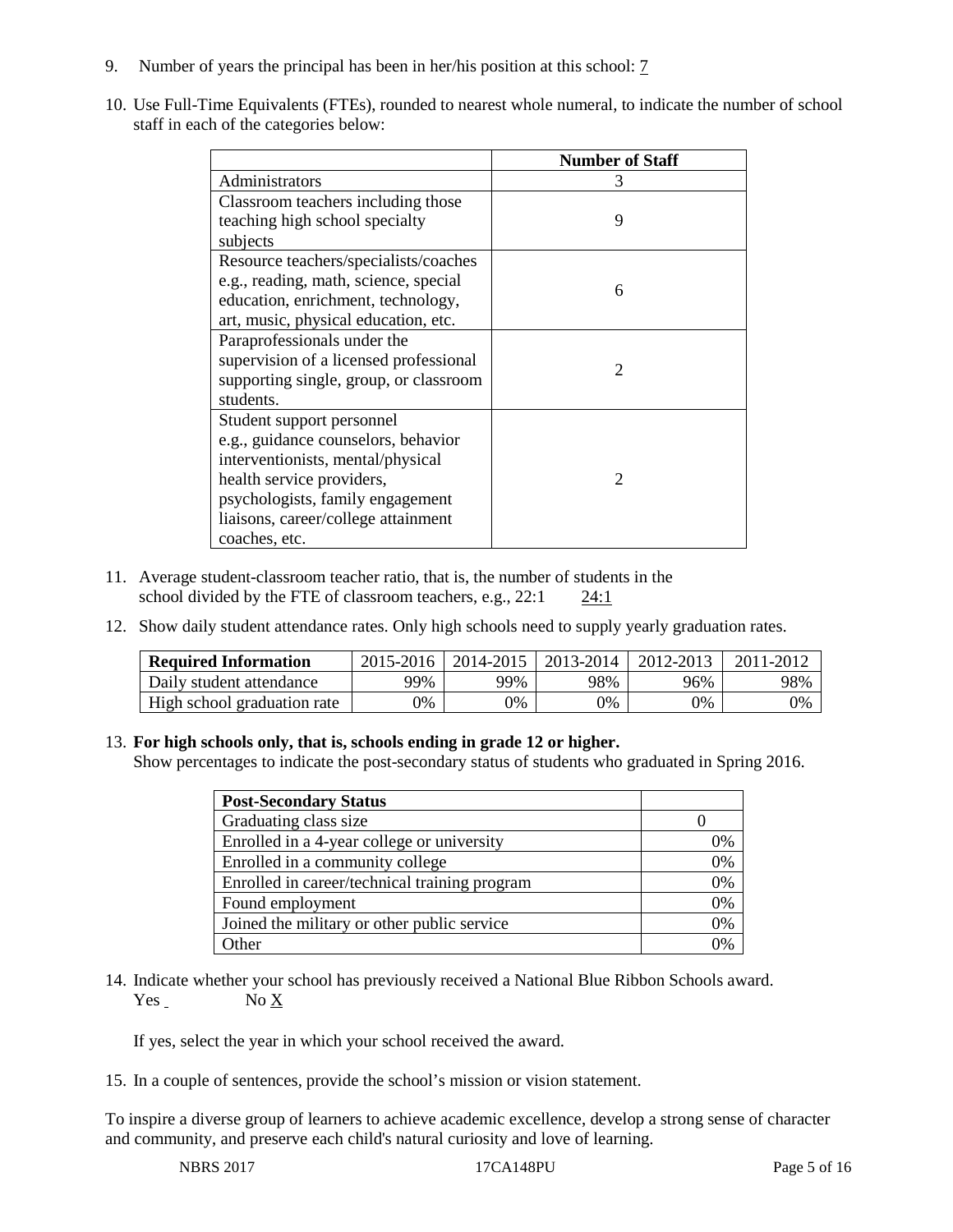16. **For public schools only**, if the school is a magnet, charter, or choice school, explain how students are chosen to attend.

SELS has a fixed enrollment system and with more applicants than openings is thus required to hold a public lottery. Applications are allowed from any location, though with priority rankings: 1) in district; 2) out-of-district with district address at enrollment; 3) out-of-district with non-district address at enrollment. Families are encouraged to attend one of several Information Meetings where they receive applications for interested students. Each family is provided a reference number for the lottery. SELS programs and activities are free from discrimination with respect to sex, race, color, religion, national origin, ethnic group, marital or parental status, and physical and mental disability. We ensure equal opportunities for all students in admission and access to enrollment, through the lottery.

Since diversity is a key component of the school, SELS conducts a two-tiered lottery system: one for the "general" population and one for those families who qualify for the National School Lunch Program (NSLP). At each lottery, a percentage of openings are reserved for each group. This percentage is tied to the district's overall breakdown of general and NSLP populations (consistently 60%-40%, respectively). This "double" lottery helps maintain the school's vision and ensures openings for often under-served populations.

Staff children and siblings receive first priority for openings. Additional openings are designated and the lottery creates a waitlist at each grade level; openings are offered as they arise, and families are able to visit classrooms before making their decisions on enrollment. SELS is always full and generally has approximately 150 students on the waitlist. Each year the waitlist is reset, requiring families to apply for each lottery.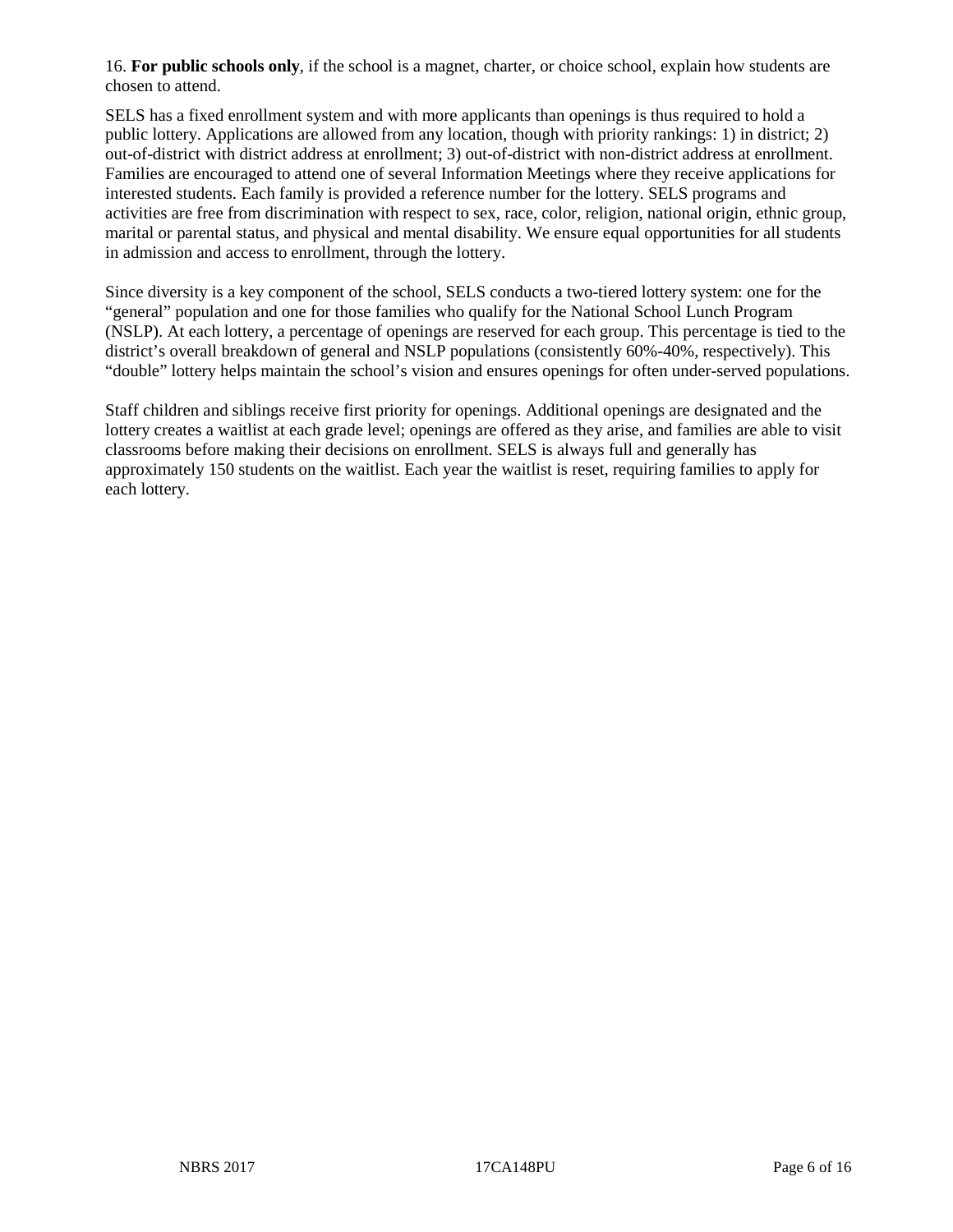# **PART III – SUMMARY**

Sierra Expeditionary Learning School (SELS) opened in the fall of 2010 as an independent public charter school serving 64 K-5 students. Over the first three years, SELS expanded and now serves 212 students in grades K-8. SELS offers a small school environment dedicated to academic excellence, diversity, and the building of character and community.

Originating from the vision of fourteen founding families, SELS was granted its charter by the Tahoe Truckee Unified School District (TTUSD). These founders believed in educating the whole child, attending to not only academics but also character, physical and emotional well-being, and service to the community. After assessing many different educational models, they decided EL Education (formerly Expeditionary Learning) was the best fit for their vision and for the Truckee community. They also understood the importance of being closely connected to and aligned with the school district. SELS is a model for other charter schools in creating strong district-charter relations. District benefits include: school building facilities, busing, food service, and special education services; staff members participating in shared professional development and leadership groups, collaborating on ideas and curriculum. This relationship has been instrumental to the school's success, allowing for seamless transitions as students enter the district high school.

From the outset, SELS staff recognized the benefits of a partnership with EL Education. As a new school, having the framework and direction provided by EL Education helped focus the creation of programming and the hiring of staff (who, in order to be hired, needed to share our philosophies and vision). EL Education's essential principles aligned well with the founders' ideologies. Concretely, thematic-based expeditions (interdisciplinary curriculum based on science or social studies standards, connected to our community, and incorporating service), character education, fieldwork, and the fostering of a school-wide culture of excellence provided the building blocks upon which the school has thrived, while simultaneously aligning to the values of the Truckee-Tahoe community in which the school serves. The professional expertise and resources provided by EL Education helped make the vision and ideas grounded and accessible.

Designing our programming around EL Education structures has provided flexibility in teaching and learning, allowing for a wide-range of student abilities to be addressed. This flexibility is vital to teachers' differentiation of curricula, assuring students are being met at their level, an important aspect to increasing the performance of under-achievers, while also allowing teachers to better address the needs of high achievers. Teaching is student-focused, hands-on, collaborative, and made relevant through classroom projects, community service, and curriculum-based fieldwork. Numerous student-centered structures and traditions (daily classroom morning meetings, weekly all-school community meetings, Celebrations of Learning, Goal-setting Conferences, among others) foster connections to their learning, each other, and their community.

The collective strength of SELS curriculum, programming, character education, and family/community involvement led to recognition by EL Education. In early 2015 we were asked to become part of a "credentialing" program which highlights high-performing network schools, and were awarded the designation of an EL Education credentialed school in October 2015. Simultaneously, the Principal was nominated for a network leadership award, recognizing the efforts required to achieve the credential designation for a school only five-years-old.

The mission of SELS is to inspire a diverse group of learners to achieve academic excellence while developing a strong sense of character and community. Our goal is to preserve each child's natural curiosity and love of learning.

We work to achieve our mission through a variety of philosophies and programming: 1) Interdisciplinary learning expeditions (explained later), developed from Common Core and California State Standards, promote learning through authentic experiences that encourage critical thinking and social responsibility; 2) Small multi-grade and/or looping classes in elementary school cultivate a safe environment for individual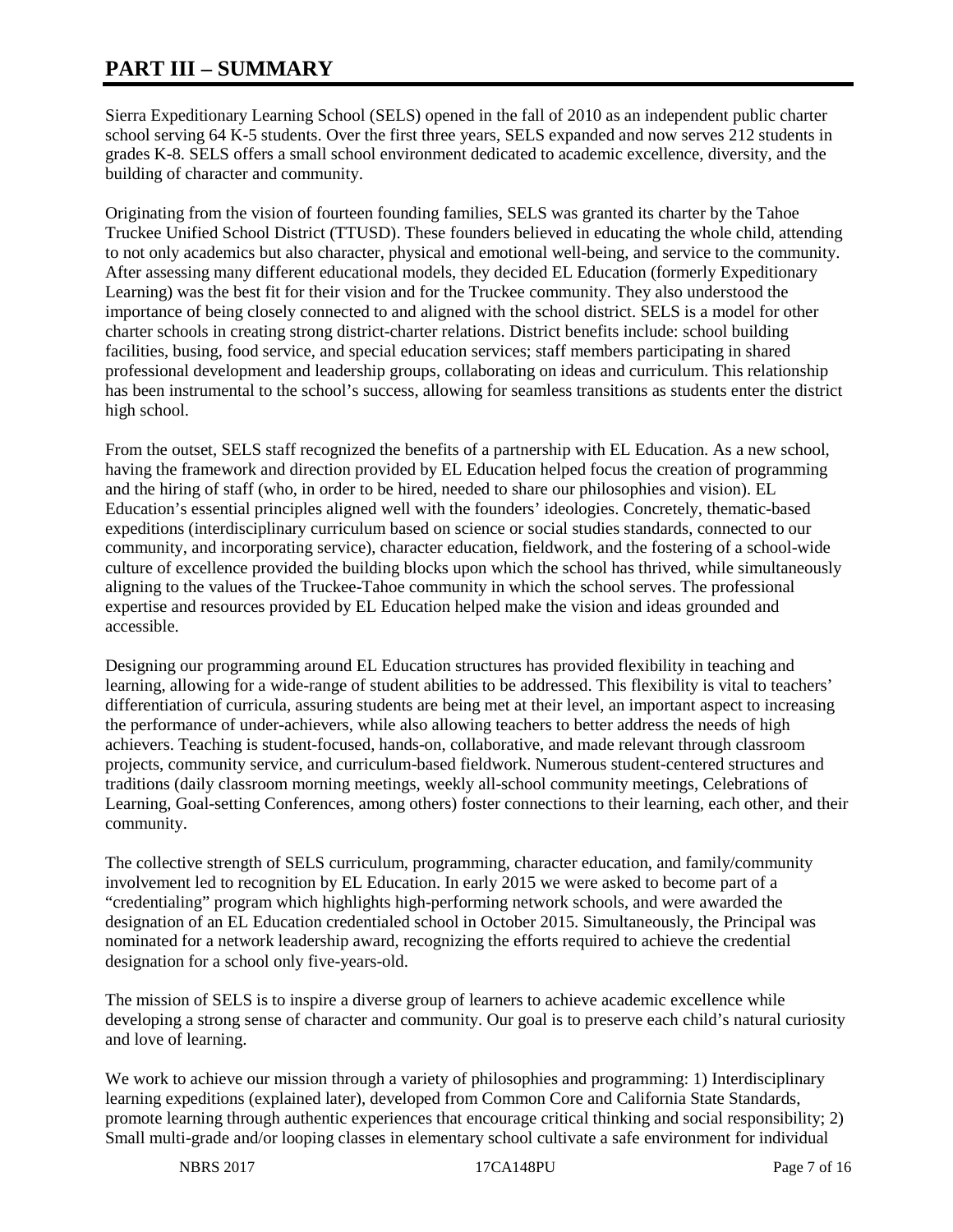learning and self-discovery; 3) Self-contained classrooms in middle school establish a closer studentteacher connection and the ability to address inter-disciplinary curriculum and student needs more effectively; 4) High expectations for character and behavior create a school culture exemplified by physical and emotional safety, accountability, compassion, integrity, and respect; 5) Multiple means of assessment, including portfolios and student-led conferences, along with academic and character reports, hold students, teachers, and staff accountable for the highest quality of work; 6) Shared school traditions and celebrations support reflection, personal growth, and a sense of belonging within the school community; 7) Multicultural studies and a foreign language component instill tolerance and broad worldviews while fostering an appreciation for local and global diversity; 8) A diverse school population reflective of our district community promotes intercultural understanding and respect for individual differences and similarities; and 9) Physical fitness, outdoor activities, and visual and performing arts are an integral part of students' daily lives.

Our general demographic makeup includes approximately 32% NSLP eligible, approximately 25% of Latino descent, with 19% English Learner and 16% Special Education identified. These demographics are similar to other district schools, reflecting one of our founding intentions in maintaining a diverse program to help students expand their experiences, and develop empathy and tolerance for others. We regularly celebrate diversity in its many forms, and make sure students understand that our differences are part of our community's greatness.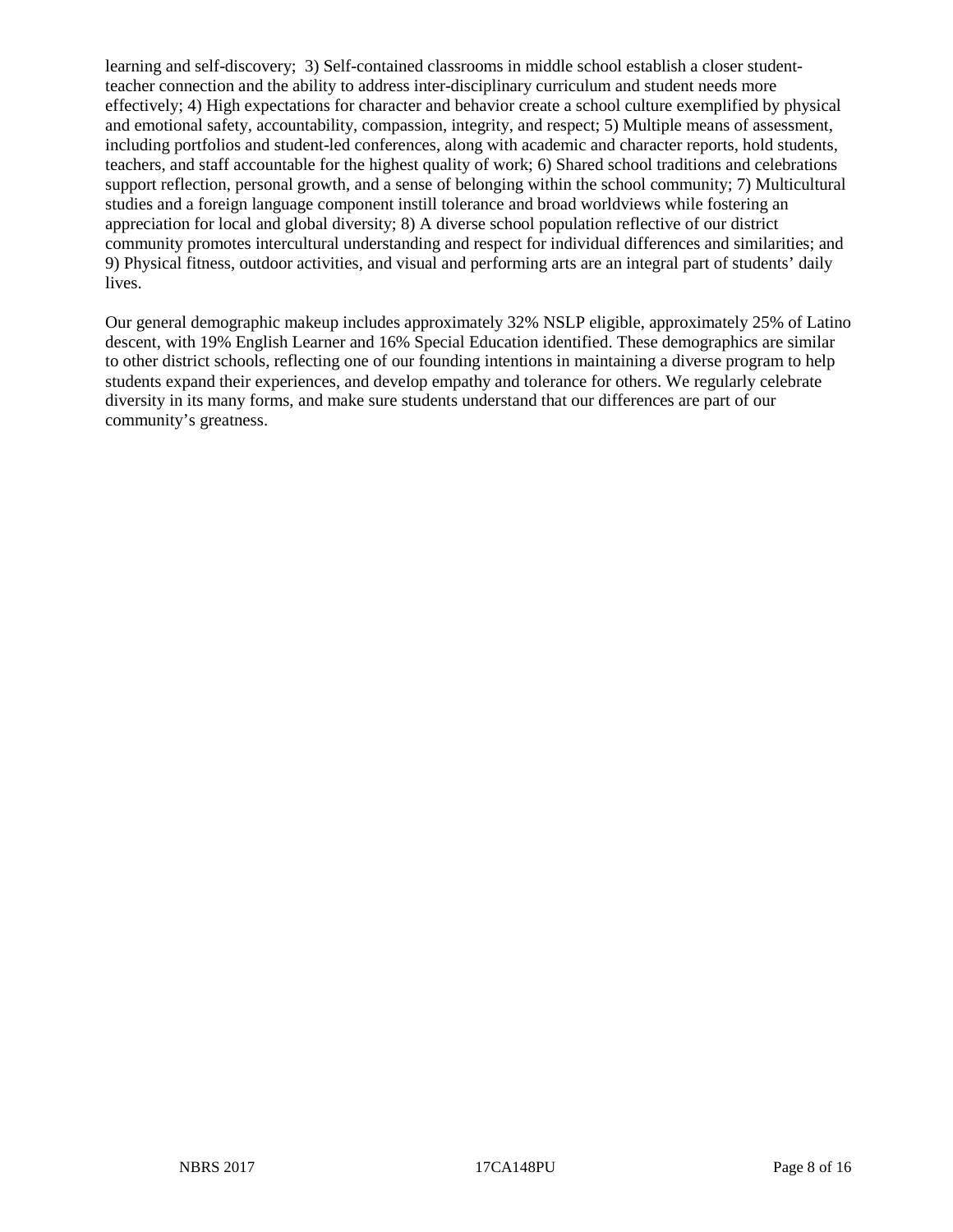## **1. Core Curriculum:**

By starting in 2010, we already knew the Common Core State Standards (CCSS) were coming and thus from the onset designed or purchased all curricula to meet these new standards. As the CCSS were unrolled, we also mapped the main subjects and topics for each grade level to assure we were meeting all standards, and that we were teaching them in a systematic and logical order. The mapping process highlighted areas of differentiation for both higher and lower achievers.

The foundational core of SELS curricula are expeditions, which are in-depth, inter-disciplinary units lasting 4-5 months where students investigate deeply into specific and (ideally) locally-based topics. Expeditions are framed using California Science and Social Studies standards, and are infused throughout with CCSS English Language Arts (ELA) standards (including the three primary papers: narrative, informative, and opinion/argumentative), and when relevant and possible CCSS Mathematics standards. The expedition framework serves as a map to students' learning, helping them anticipate where the topics are heading and what they are required to learn.

Expeditions have a systematic structure to facilitate standards incorporation and lead to the most effective learning. Important components of expeditions include: 1) Guiding questions: the essential questions which frame the learning topics; 2) Case studies: units of study within each expedition to cover various topics and standards; 3) Learning targets: specific goals for students, used at all levels, including the entire expedition, each case study, and more specific topics throughout; 4) Authentic experiences: connecting students with opportunities to use, participate in, and/or see how their learning is embedded in the human and natural communities in which they live (fieldwork), while additionally providing students opportunities to put their learning to use, such as in presentations and hands-on projects; 5) Experts: using community members, both near and far, to enhance the learning experience and further connect the learning to their communities; and 6) Culminating products: end of expedition projects or events which demonstrate learning and are ideally service-based and presented to public audiences.

This example illustrates a 2nd/3rd grade expedition with more details: 1) Title: Fire and Ice - A Close Look into Truckee's History, with the Guiding Question: How did fire and ice shape Truckee over time?; 2) Case Studies: A) Truckee Today; B) Truckee Yesterday; and C) Truckee – Love it or Leave it?; 3) Learning Targets (a couple examples): I can explain how ice harvesting impacted Truckee's development; I can describe Old Town Truckee historic buildings' roles in Truckee history; 4) Authentic experiences: multiple tours of local historical places – downtown Truckee, old Boca Homestead, historical ice harvesting areas; writing connections: Informative – old vs current uses of buildings; Narrative – create historical fiction story of building; Opinion – Is defensible space against fire important?; 5) Experts: local families and residents; Historical Society staff; Downtown Merchants Association; and 6) Culminating products and service: authors/photographers for Truckee history book, overlaying old photos with the same current buildings; interviewed residents and designed anthology booklet for Senior Center; evening tours for the public/tourists of Old Town Truckee, explaining buildings' histories; and created a flyer of 10 best places to visit in Truckee for kids under 10 (printed and donated to Downtown Visitors Center/Chamber of Commerce, and Donner State Park Visitor Center).

Time spent on expeditions is scaffolded up the system. In primary grades, literacy time takes up much of the day: students read, are read to by teachers and parent volunteers, and write on various topics and in various formats. They also use the Daily 5/CAFÉ literacy program which, besides teaching basic literacy concepts, fosters student empowerment and educational ownership through goal setting. Upper elementary uses Daily 5/CAFÉ as well, and also incorporates reading groups, literacy circles, and book clubs. Middle school connects virtually all literacy to their expeditions, particularly focusing on non-fiction literature, all aspects of writing (including scientific papers), and presentations.

Fieldwork and community service are scaffolded as well, and most always connect to expedition curriculum. In K-1, students spend approximately 8-10 days in the field, and 1-2 nights camping. Their service is to the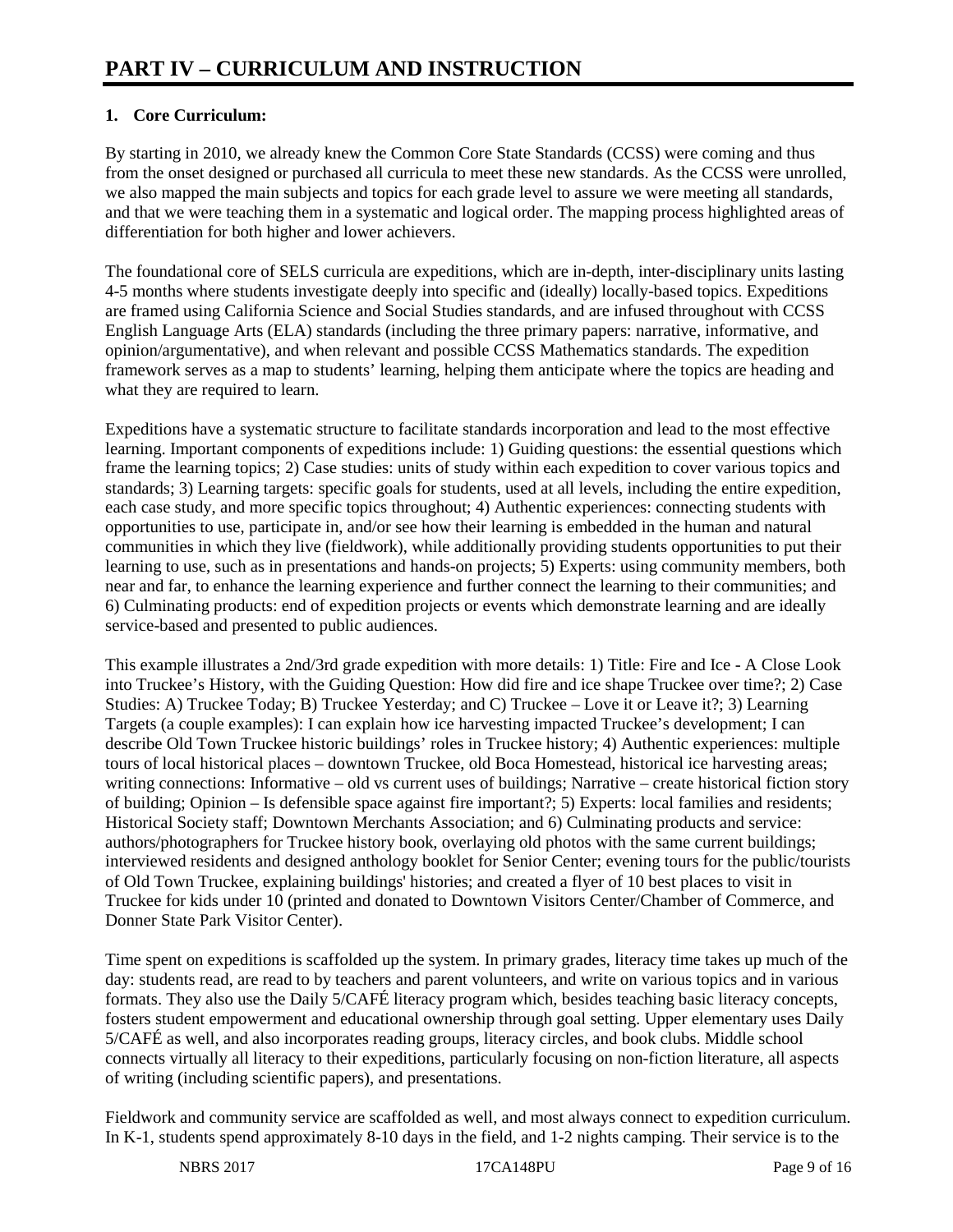school community, and includes building playground features (such as balance beams) and developing school traditions (such as Summit Day, when the entire school hikes a nearby peak and participates in various activities on the mountain). As they get older, they work up to 5-7 nights and 15 or so days in the field in upper elementary, and provide service to the local community (interpretive signs, historical tours). In middle school, students are in the field up to 20 days and 8-12 nights. They provide service to the local community (planting trees, children's museum exhibits), and also expand to regional and global efforts (examples: Bay Area food bank/homeless shelter volunteering; 8th graders started their own online business selling succulents to raise funds for water wells in South Sudan, which was connected to their curriculum work reading A Long Walk to Water).

Math is run as a separate program for 1.25 hours/day. Elementary students use Bridges while middle school students use College Preparatory Math (CPM). Both programs are Common Core aligned, are real world/problem-based, and collaborative, encouraging discussion and group work. Both staff and students love the math curriculum and, based on state scores, is effective. Both programs are well designed to differentiate for various learners, and have extensive hands-on activities to maintain interest. In 8th grade, we separate the higher achievers, accelerate their pace and move them into 9th grade CPM Integrated I for the second half the year.

#### **2. Other Curriculum Areas:**

As a school who values educating the whole child, we make sure students have exposure to a variety of noncore curriculum and alternative learning: Spanish, PE, Adventure, Enrichment (art, music, drama), Technology, and Electives.

Spanish: all students receive 1.5 hours of Spanish instruction every week. At the elementary levels, we focus on building vocabulary, connecting to the language and culture, and having fun. In middle school, we run the sections as a Spanish I course with textbooks, assignments, and assessments. Both our instructors are native speakers and bring valuable experiences and excitement to the program. In conjunction with our English Language Development specialist, they also hold school/community events for Dia de los Muertos and Dia del Nino.

Physical Education: all students receive the required 100 minutes/week of PE. They focus on a variety of games and activities, scaffolded to maximize development of both fine and gross motor skills, teamwork, collaboration, and, as they get into middle school, game strategy and vision. We participate in state PE testing and have "challenge days" every other month, where we track students' progress on sets of timed activities and exercises.

Adventure: in addition to our regular PE classes, all students go into the field for various adventure activities. In primary grades students do extensive hiking (one of the expeditions is titled "I Love the Mountains"), and as they age are introduced to camping, nordic skiing, swimming, horseback riding, rock climbing, dog sledding, rafting, and caving. We have mapped out adventure experiences to ensure they are distributed age-appropriately. Camping, for example, starts at 1-2 nights per year in K-1st, and gradually builds to middle school where they will spend 8-12 nights away from school.

Enrichment: all students receive one or two, 45 minute classes per week of art, music, or drama, in rotating five-week blocks. The instruction is facilitated by practicing professionals who have teaching experience, and are thus able to provide students solid introductory foundations in visual and performing arts, and inspiring role models. Since the students return to these classes year after year, the teachers are able to build on previous year's teachings to more fully develop students' understanding and skills. Additionally, when possible, enrichment activities are connected to expeditions. For example, 6th graders studying ancient civilizations put on an Ancient World Summit, aided by instruction from the drama teacher.

Technology: all students have extensive technology instruction, both in the classroom and during enrichment blocks. We try to minimize screen time in the primary grades, but once in 4th grade all students are assigned their own Chromebooks. Instruction includes keyboarding, search techniques (and proper vetting of websites), presentation design, and Google platforms. All upper grade classrooms are equipped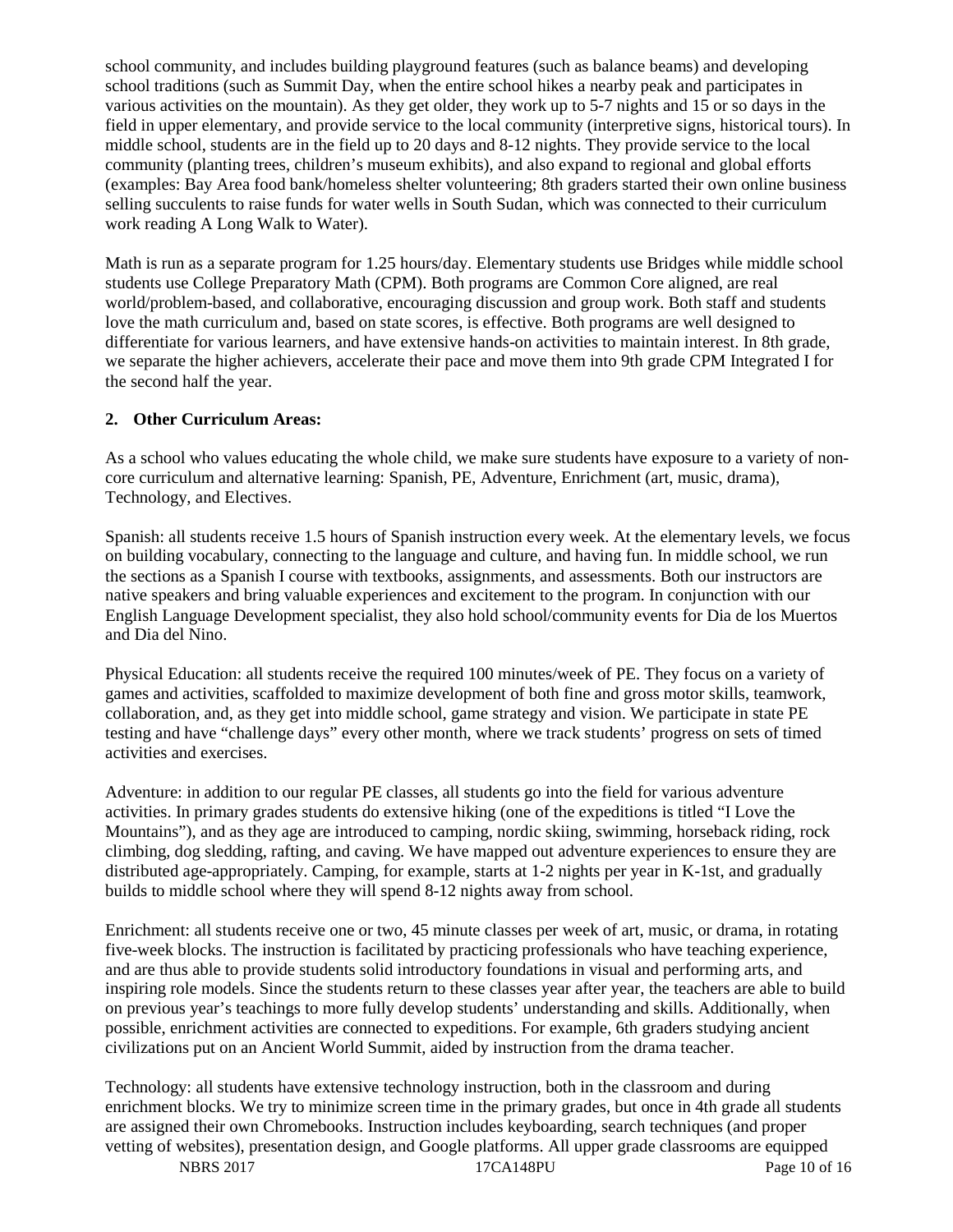with SMART Boards, and learning pods with TV and Chromecast set ups for small group work.

Electives: on Friday afternoons during winter months, we run an Electives Program in five-week blocks for all students. For this program, all staff and a handful of parent volunteers offer courses or workshops covering everything from hobbies (knitting, photography, cooking) to STEM (robotics, computer coding, building creations) to activities (running, yoga, double-Dutch jump roping). In an effort to build cohesiveness across the school and foster increased relationships, the courses are mixed age and often mix primary students with upper elementary, and upper elementary with middle school students.

SELS staff regularly reviews all curricula areas to assure the programs are meeting student needs and serving our mission to educate the whole child. In addition to the above programming, we have students participating in numerous clubs: Eco-challenge/Green Team; Justice League; TEDx Youth; Lego Robotics; elementary and middle school "rock" bands; elementary music instruction led by local high school students; and a Run for Fun program. We believe, and have received positive feedback from families, that the comprehensiveness of this non-core programming is vital to maintaining student engagement, fostering parent and community connection, and developing a variety of life-long skill sets (such as, communication, critical thinking, fitness, and those related to specific hobbies).

#### **3. Instructional Methods, Interventions, and Assessments:**

A foundational tenet of EL Education is participatory, collaborative, and hands-on/project-based learning. Teachers are therefore trained to facilitate student engagement by using a variety of protocols (methodical, clear, and engaging teaching procedures), such as Fish Bowls, Workshop 2.0, Socratic Seminars, and 5Es Workshops. These methods encourage students to look deeply into subject matter, and to engage in their learning in ways that build student interest and lead to more effective learning. In addition to students learning topical information, the protocols foster skill development, especially collaboration, critical thinking, and communication.

SELS' active, engaging curriculum and expeditions also allows for natural and effective differentiation. Many assignments are easily adapted to both higher and lower learners, and active/hands-on projects better engage students with learning and attention issues, behavioral problems, and (conversely) high achievers. Assignments allow the "space" for creative additions and/or expansions into aspects of more personal interest, thereby increasing student motivation. With group work, students are able to learn from each other and discover individual strengths. The higher and lower achieving students build tolerance and empathy for those who are different, while demonstrating the increased intellect of collaboration and the building of high level communication skills.

Overall, SELS teaching strategies (in conjunction with other aspects of school programming) have led to high overall academic success. In the most recent state testing (spring 2016, Smarter Balanced Assessment Consortium), schoolwide scores for students "at" or "above" CCSS standards were 75% in both ELA and Math. SELS scores are above district scores by 25% in ELA and 60% in Math, and above state scores by 60% in ELA and nearly 100% in Math.

More exciting, however, are the scores for our NSLP students: 60% in both ELA and Math. Comparatively, SELS NSLP students were above district scores by approximately 75% in ELA and 100% in Math, and above state scores by 75% in ELA and 160% in Math. That said, we remain committed to reducing any achievement gaps and continue to regularly assess and evaluate strategies to increase teaching and learning effectiveness.

We believe a significant part of our academic success is our monitoring of student achievement and accompanying intervention programs. School and classroom wide, data is analyzed twice per year for any positive and/or negative patterns; if found, positive patterns are investigated and transferred, negative patterns are addressed and changed. Individually, students are monitored in all subject areas year round, with interventions and/or modifications introduced as needed. For Math, student data is analyzed after every chapter test; students are usually allowed to redo assignments and tests after some additional help. Those who continue to struggle are assigned small group RTI in elementary and homework club (with teacher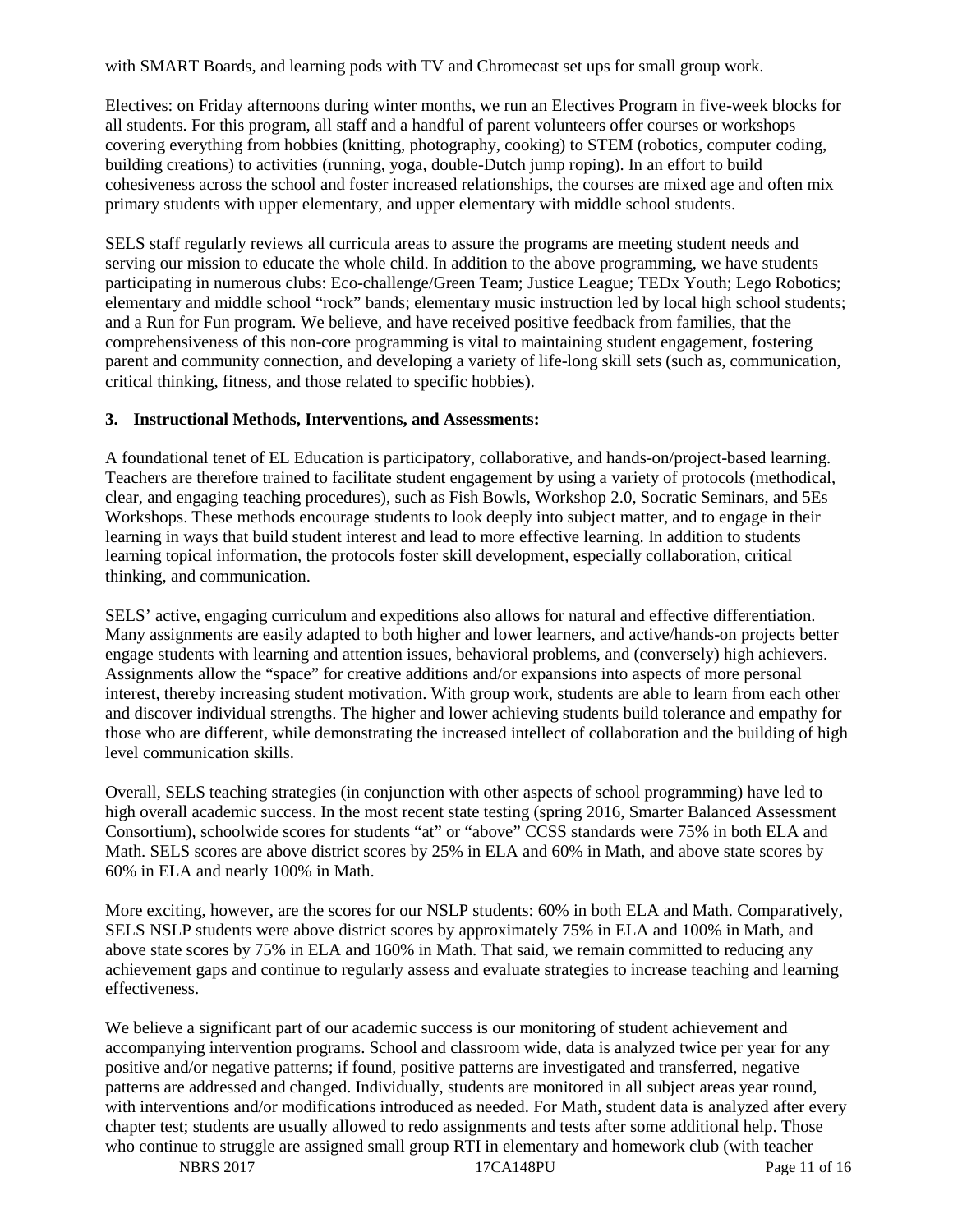support) in middle school. To assess reading, all students are DRAed (Developmental Reading Assessment) multiple times per year. Students at the cusp or below grade-level reading are provided extra reading intervention and assessed every 3 weeks. The program has been highly successful: 85-100% of 2nd-8th graders reading at or above grade level on internal assessments, and 83-95% of 3rd-8th graders at or above grade level on state testing (CAASPP). In writing, students cover all required types (opinion/argument, informative, and narrative) plus scientific papers and authentic formats (letters, book reviews, interpretive signs). Each assignment is tracked and students below standards are provided extra classroom help from support staff.

When students continue to struggle with academic standards, meetings are held among teachers, support staff, counselor (if needed), parents, and administration. These SST (Student Support Team) meetings develop plans to modify learning, schedule intervention, and/or address any other student needs. If warranted, students are assessed for any learning disabilities, and if identified receive help from required specialists (RSP, Psych, Speech, Occupational, etc.).

Throughout our identification and intervention process, parents are kept informed and regular meetings are held. SELS staff spends significant time working with parents on home strategies to help their students, ranging from academic support to behavioral modifications.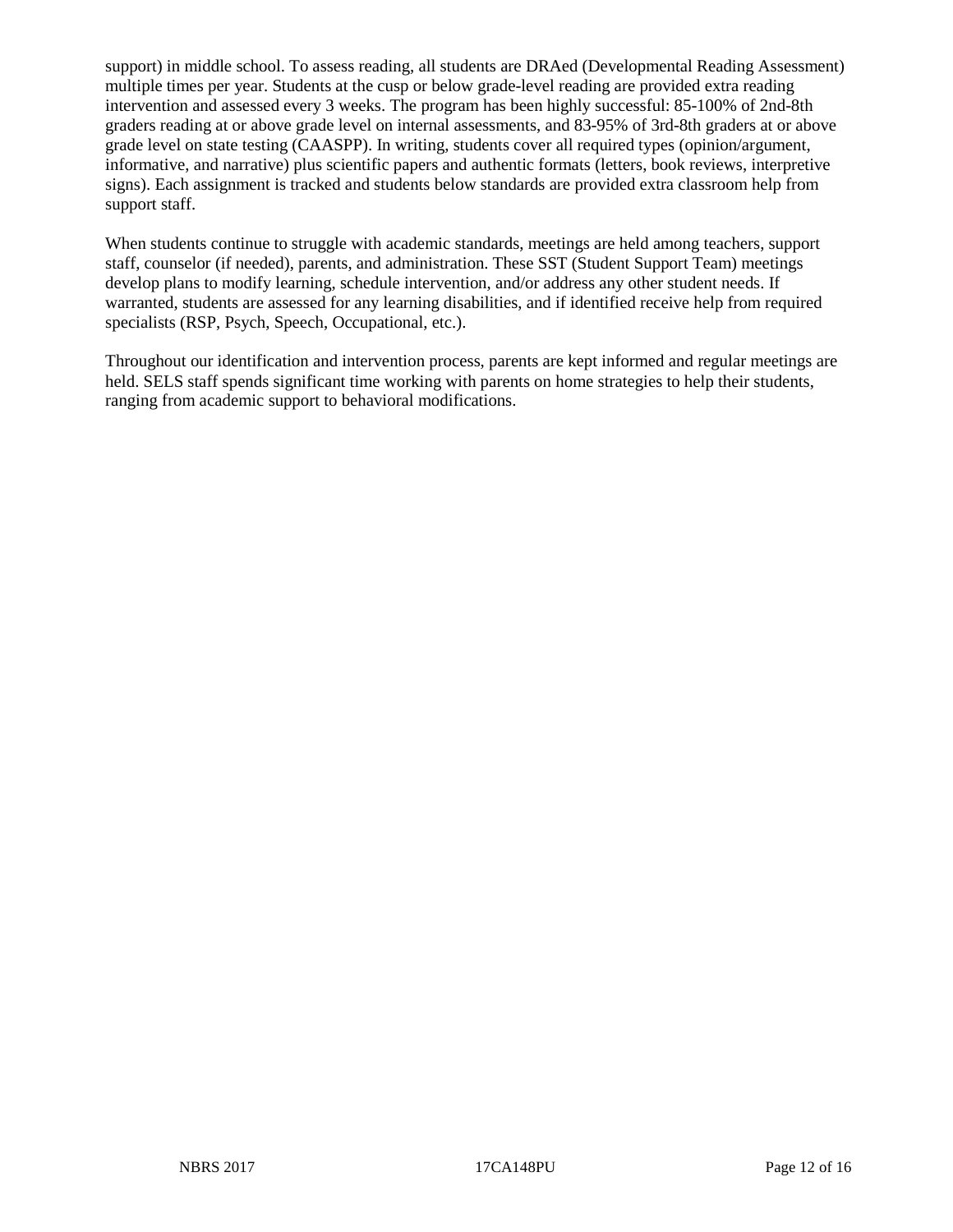# **1. School Climate/Culture:**

EL Education was formed as a joint effort between Harvard Education and Outward Bound (OB), with an initial inspiration to bring the profound character experiences of OB into the classroom. This foundational aspect to all network schools led SELS to implement a comprehensive character/culture education program; one of the founding tenets of the school was focusing on student character, developing the whole child, and establishing a culture of respect, engagement, and service to community.

SELS' character objective is to help students develop a positive attitude towards self-awareness and control, to better understand what constitutes socially acceptable behavior and how their actions impact others, and to strive towards being active participants in their communities. We address student character and school culture through an extensive variety of effective structures, addressing both 1) social/relational traits (below) and 2) performance traits (explained in Part VI of this application).

We developed a set of character traits to focus our teaching and learning. These traits are based on the acronym SIERRA: Strength – I can stand up for myself and others, and I have confidence and courage; Integrity – I can do the right thing even when no one is watching; Empathy – I can understand others' feelings, abilities, and situations, which helps me better understand why people act or respond as they do; Respect – I can treat people and objects well, and I can listen and create a community that is built on safety and trust; Responsibility – I can fix my own problems, take initiative, and do my best; and Adventure – I can take risks and try new things. These traits are on display in every classroom, are discussed regularly through a multitude of programming, and are highlighted on students' progress reports.

Each day starts with Morning Meetings where students circle up in classrooms, greet each other by name, and go through a series of readings/reflections and activities focusing on some aspect of character and culture. Every other week, the entire school comes together for the same purpose in Community Meetings, organized and facilitated by crews.

For middle school we created a three-year character expedition called "Who Am I?" Students investigate different topics over the three years: 6th grade – Who am I as an individual?; 7th grade – Who am I as a community member?; and 8th grade – Who am I as a global citizen? Each topic has various activities and assignments which foster understanding, growth, and development in that area. Students incorporate their learning into projects, presentations, and service.

Overall feedback from parents, visiting professionals, and community members is consistently positive, commenting on the SELS culture of excellence and grit. Many even express amazement when seeing students so engaged, respectful, well-behaved, and kind.

Staff absolutely love working at SELS. The curricula allows for endless creativity, and the progressive teaching strategies support innovation and excellence. Consistent professional development fosters staff's desire to be on-going learners, and administration treats staff with respect: no micro-managing, support for ideas and off-site learning, decency/friendliness in all interactions, and transparency throughout. Staff turnover is almost nil.

## **2. Engaging Families and Community:**

SELS was developed as a community-based school. The founders were all local families who recognized the power of community collaboration and progressive education. The original Board of Directors established a precedent (which continues to this day) to receive schoolwide community feedback as programming and structures are designed. Their feedback was helpful both for expanding ideas and for buy-in to what became adopted.

Communication is vital to ensuring families have the information needed to participate in their children's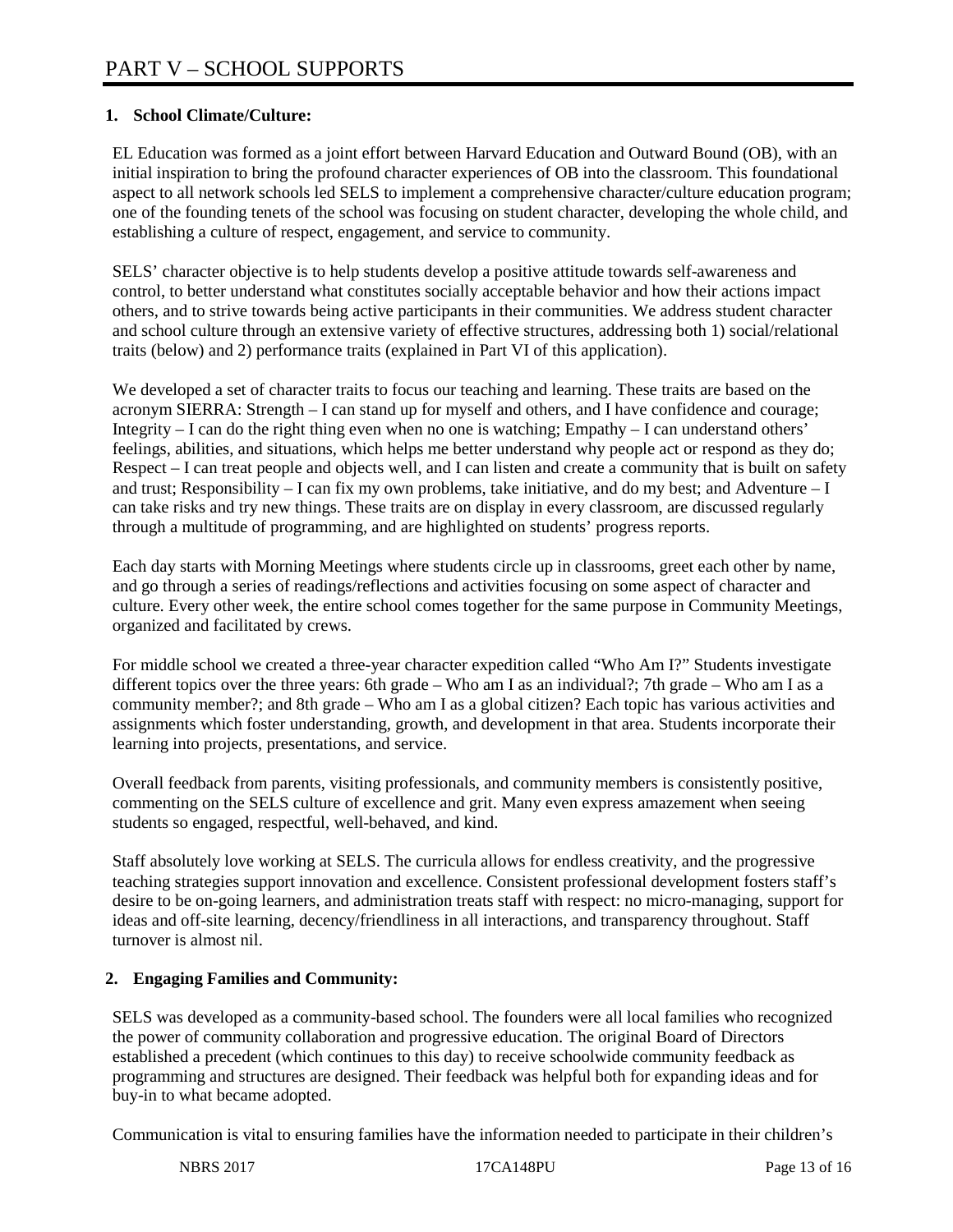education. SELS sends out weekly schoolwide newsletters, teachers post monthly newsletters and stay in close contact with parents, our website contains a wealth of information, and translation for Spanish speakers is used regularly. Additionally, parents are always welcomed in the classroom, and the school's expectation is that parents will be involved in their children's learning. Our extensive fieldwork is also tied to securing parent drivers and chaperones.

Family-based school events and traditions also help foster these connections. SELS holds many, varied opportunities for families to be an integral part of the school program: Celebrations of Learning – open house evenings led by students displaying/explaining their academic work; Passages – end of year student presentations on learning and growth; Student-led Goal-Setting Conferences – twice per year students and parents outline academic and character goals; Summit Day – all SELS students and many families hike a nearby mountain and participate in character and reflection activities; Gratitude Evening – the entire SELS community comes together and shares an evening of gratitude, modeled after our regular community meetings; Bear Walk-a-Thon – a day of fun and costumes to help raise funds for special classroom projects; Great Skate – an end-of-year celebration of our community, held at a local outdoor roller rink, and includes other district school communities as well.

The final three events listed above are organized by our PTC (parent-teacher crew), which is very active in fostering school-family-community connections.

In addition to SELS extensive family connections, wider community connections are also fostered. Teachers develop long-term collaborative projects and/or service with our local Historical Society, KidZone Museum, State Parks, Merchants Association, Emergency Warming Shelter, Senior Center, and various ecological/watershed agencies. We enlist services from the Family Resource Center, Tahoe Safe Alliance, Tahoe Institute of Natural Sciences, and many others. Most of these connections are educational for our students and provide avenues for community service. Regionally, we have established relationships and yearly visits/service with Bay Area genetics labs, universities (Stanford and UC Davis), and various homeless-serving food banks.

Overall, the variety of family involvement and local/regional connections and service provide students a plethora of skills and community learning difficult to replicate any other way.

#### **3. Professional Development:**

Another reason for our association with EL Education is their commitment to Professional Development (PD). When SELS started, we anticipated extensive PD would be vital to our success, and as professional educators we knew its importance to our on-going effectiveness in our mission.

Each school in the EL Education network is assigned a School Designer (SD), a master–level teacher who has transitioned into instructional coaching. We contract 12 days per year for the SD to visit SELS. This process includes developing a yearly Work Plan based on achievement and character data, insights from staff, and current educational research. The Work Plan focuses on highest priority needs which then informs each year's PD, some facilitated by the SD, some conducted by SELS administration, and some at off-site workshops and conferences. Staff meets once per week, with every other week serving as PD. There are also 2-3 full days before and after the calendar school year, and 1-2 full days during the year designated for PD. EL Education also offers excellent online resources (curriculum and project ideas) and networking connections.

Over the years, staff has recognized the value of our extensive PD. Historically, the Work Plan had two focus areas, academic and structural; some of the topics covered included writing, math, and reading in academics, and character programming, Habits of Work (explained in Part VI of this application), and instructional coaching in structural. More recently we shifted the Work Plan to a four year working document with three primary focus areas: mastery of knowledge and skills; high-quality student work; and student character and engagement. This change will increase our focus on these very important categories.

NBRS 2017 17CA148PU Page 14 of 16 Professionally, the Principal and Assistant Principal participate in a variety of networking and learning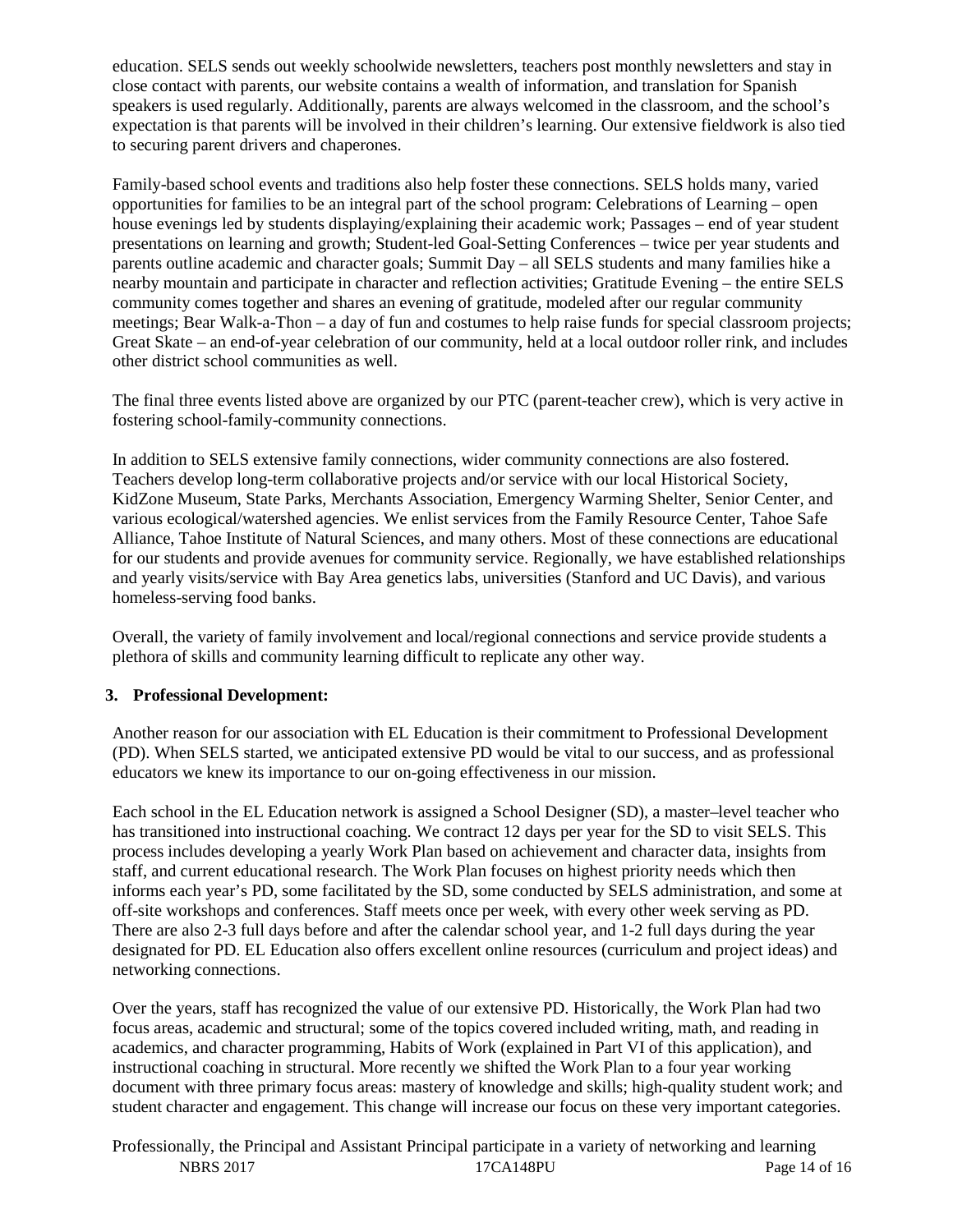throughout the year: 2-3 day Leadership Institute through EL Education; twice yearly Administration Leadership meetings with our EL Education regional cluster of schools; monthly Leadership meetings with our larger district and all local Administrative leaders, including District executive-level staff; and random meetings and phone conversations with other local Principals. In these PD opportunities, best educational practices are discussed, ideas are shared, and problems analyzed.

As SELS has demonstrated both academic and character/culture effectiveness, we have been recognized and begun to give back to our professional community. In 2014-15, we became a "Credentialed" EL Education school, one of only 19 network schools (of approximately 165) to attain this designation as a high performing program. Staff regularly presents at conferences and in the fall of 2016, SELS hosted an EL Education Site Seminar (as one of only five network schools selected to host). Thirty professionals from around the country participated in this two day PD, learning about SELS character, culture, and community programming and structures. Feedback was so positive, we have been asked to run the same seminar in fall 2017.

## **4. School Leadership:**

From the onset, we knew the importance of building a staff with a shared vision for the program. Thus, the Principal and Assistant Principal have together hired every staff member with the expressed intent of ensuring this collective belief in the school's primary philosophies and on-going mission. The Principal's and Assistant Principal's inherent knowing of the importance of unity is founded in their belief in the power of collaborative leadership. Many professional voices and ideas, with a shared vision, all striving towards the common goal of academic and character excellence in the development of the whole child is foundational to SELS success.

Administration leaders understand the importance of fully supporting teaching staff, and always have an open door for any reason. Staff meets every other week to discuss any immediate issues, to address Work Plan goals, and to analyze achievement data, making adjustments to teaching and/or programming as needed. Monthly, teachers meet as grade-level teams in Professional Learning Communities to dive deeper into topics addressed at staff meetings. Additionally, staff participates in monthly "community building", SELS version of developing stronger staff relationships and connectivity.

SELS Board of Directors and Principal work closely to create policies aligned with our vision and educational best practices. Parent/community input is valued, and when big topics are addressed the Board and Principal encourage/seek out feedback through direct conversations, surveys, and/or participation at Board meetings. Again, we believe many minds concentrating on ideas and solutions produces more effective and widely accepted programs and structures. For example, a current landscaping project is led by a Principal and parent group, gathering input from all staff, students, and their parents. This group then analyzed the data and helped design the type of campus play areas, features, and landscaping most desired and effective.

The collective sum of SELS leadership philosophies and practices has demonstrated effectiveness with a high achieving program, well-respected character education, and recognition from the EL Education network.